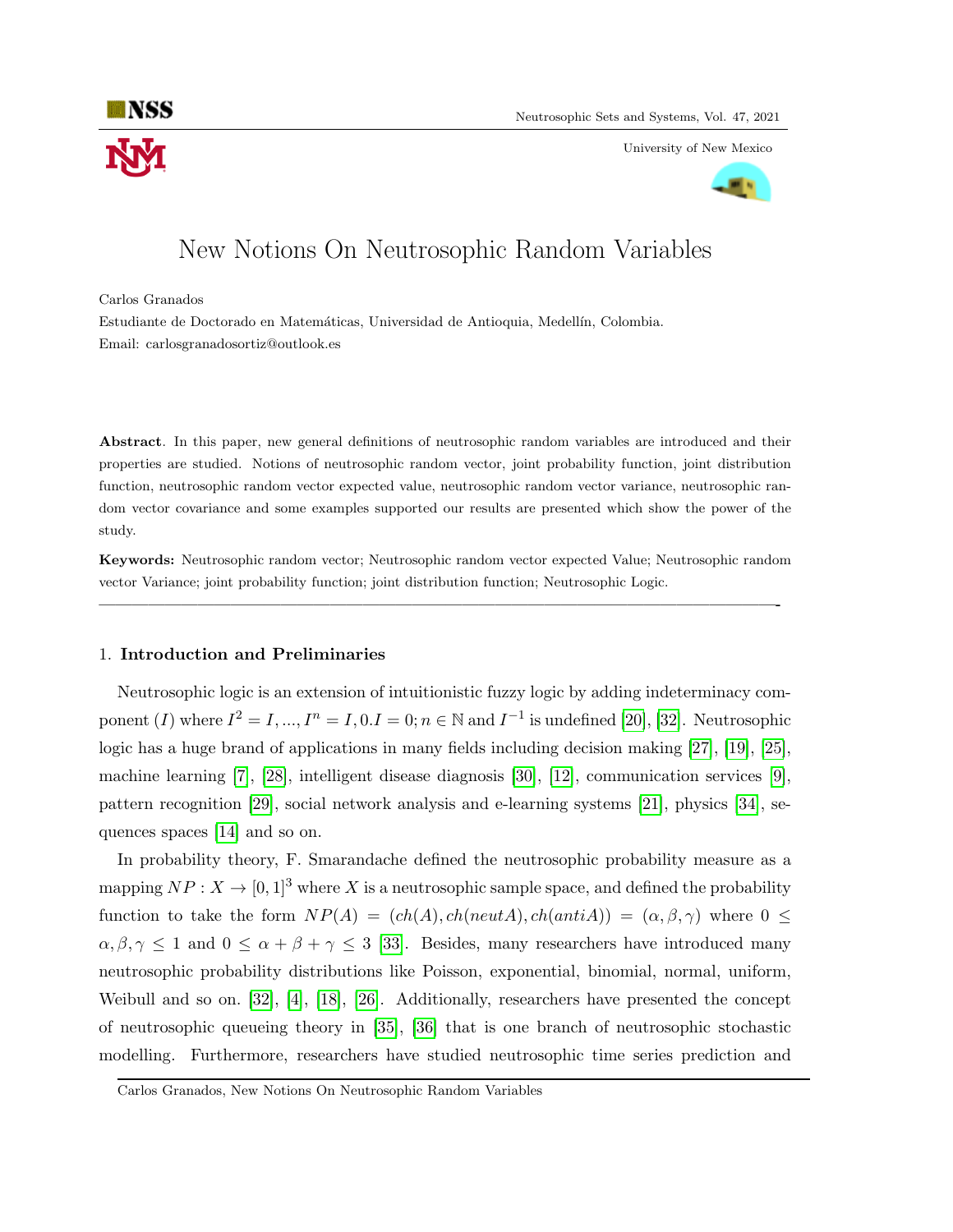modelling in many cases like neutrosophic moving averages, neutrosophic logarithmic models, neutrosophic linear models and so on. [\[2\]](#page-9-0), [\[3\]](#page-9-1), [\[13\]](#page-10-10).

On the other hand, neutrosophic logic has solved many decision-making problems efficiently like evaluating green credit rating, personnel selection, etc. [\[22\]](#page-10-11), [\[23\]](#page-10-12), [\[24\]](#page-10-13), [\[1\]](#page-9-2).

In this paper we will introduce a generalization to classical random vector to deal with imprecise, uncertainty, ambiguity, vagueness, enigmatic adding the indeterminacy part to its form, then we will show and prove several characteristics of this neutrosophic random vector including expected value, variance, covariance, joint function probability, joint distribution function and study its properties. This extension lets us build and study many stochastic models in the future that help us in modelling, simulation, decision making, prediction and classification specially in the cases of incomplete data and indeterminacy. For more notions associated to neutrosophic theory, we refer the reader to  $[10, 11, 14-17]$  $[10, 11, 14-17]$  $[10, 11, 14-17]$  $[10, 11, 14-17]$ .

Now, we show some well-known definitions and properties of neutrosophic logic and neutrosophic probability which are useful for the developing of this paper.

**Definition 1.1.** (see [\[31\]](#page-11-11)) Let X be a non-empty fixed set. A neutrosophic set A is an object having the form  $\{x, (\mu A(x), \delta A(x), \gamma A(x)) : x \in X\}$ , where  $\mu A(x), \delta A(x)$  and  $\gamma A(x)$  represent the degree of membership, the degree of indeterminacy , and the degree of non-membership respectively of each element  $x \in X$  to the set A.

**Definition 1.2.** (see [\[6\]](#page-10-17)) Let K be a field, the neutrosophic filed generated by K and I is denoted by  $\langle K \cup I \rangle$  under the operations of K, where I is the neutrosophic element with the property  $I^2 = I$ .

**Definition 1.3.** (see [\[32\]](#page-11-0)) Classical neutrosophic number has the form  $a + bI$  where  $a, b$  are real or complex numbers and I is the indeterminacy such that  $0.I = 0$  and  $I^2 = I$  which results that  $I^n = I$  for all positive integers n.

**Definition 1.4.** (see [\[33\]](#page-11-6)) The neutrosophic probability of event A occurrence is  $NP(A)$  =  $(ch(A), ch(ncutA), ch(antiA)) = (T, I, F)$  where  $T, I, F$  are standard or non-standard subsets of the non-standard unitary interval  $[-0, 1^+]$ .

Recently, Bisher and Hatip [\[8\]](#page-10-18) introduced and studied the notions of neutrosophic random variables by using the concepts presented by [\[33\]](#page-11-6), these notions were defined as follows:

**Definition 1.5.** Consider the real valued crisp random variable X which is defined as follows:

$$
X:\Omega\to\mathbb{R}
$$

where  $\Omega$  is the events space. Now, they defined a neutrosophic random variable  $X_N$  as follows:

 $X_N : \Omega \to \mathbb{R}(I)$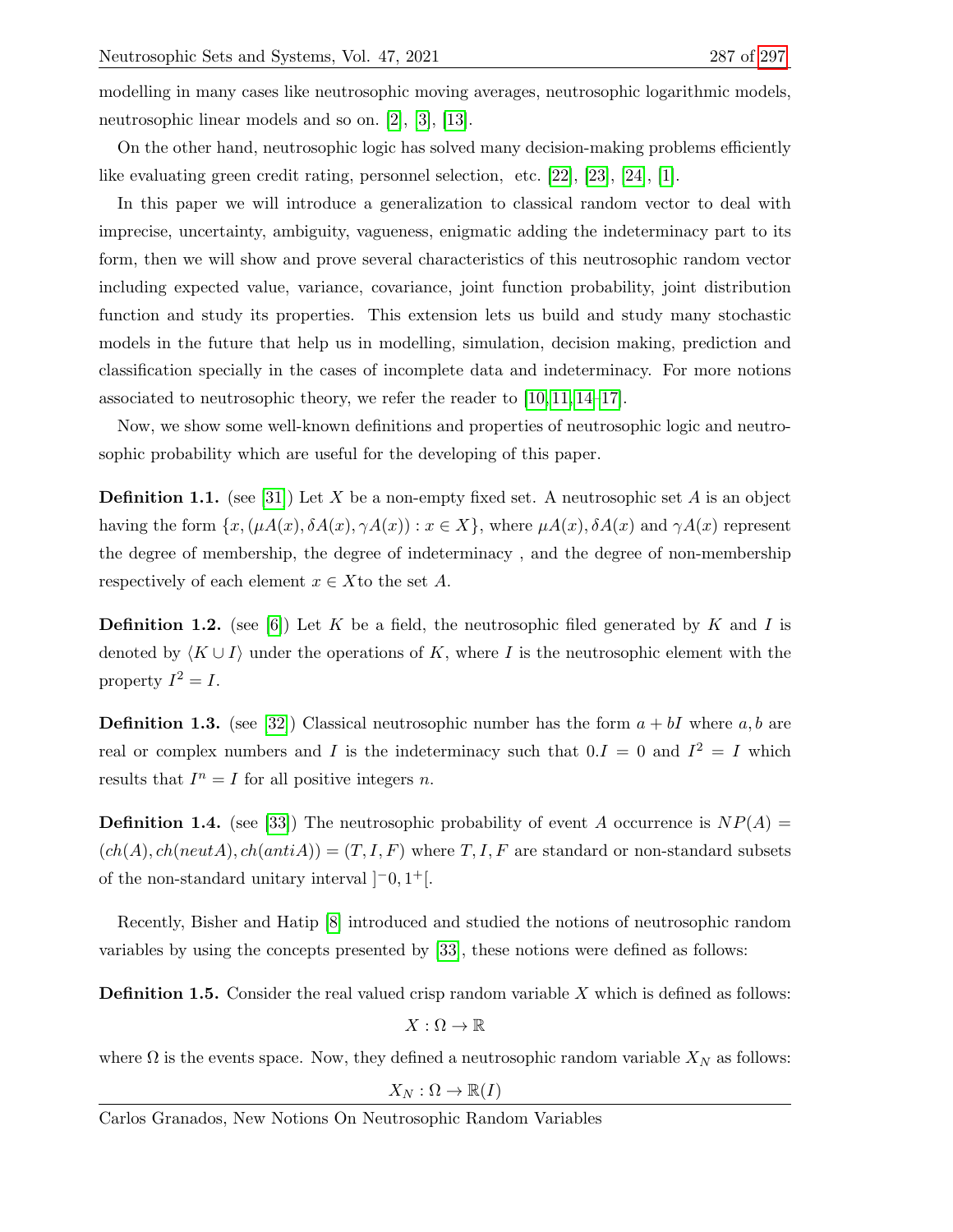and

$$
X_N=X+I
$$

where *I* is indeterminacy.

**Theorem 1.6.** Consider the neutrosophic random variable  $X_N = X + I$  where cumulative distribution function of X is  $F_X(x) = P(X \leq x)$ . Then, the following statements hold:

- (1)  $F_{X_N}(x) = F_X(x I),$
- (2)  $f_{X_N}(x) = f_X(x I).$

Where  $F_{X_N}$  and  $f_{X_N}$  are cumulative distribution function and probability density function of  $X_N$ , respectively.

<span id="page-2-0"></span>**Theorem 1.7.** Consider the neutrosophic random variable  $X_N = X + I$ , expected value can be found as follows:

$$
E(X_N) = E(X) + I.
$$

**Proposition 1.8** (Properties of expected value of a neutrosophic random variable). Let  $X_N$ and  $Y_N$  be neutrosophic random variables, then the following properties holds:

- (1)  $E(aX_N + b + cI) = aE(X_N) + b + cI; a, b, c \in \mathbb{R},$
- (2) If  $X_N$  and  $Y_N$  are neutrosophic random variables, then  $E(X_N \pm E(Y_N) = E(X_N) \pm E(Y_N)$  $E(Y_N),$
- (3)  $E[(a + bI)X_N] = aE(X_N) + bIE(X_N); a, b \in \mathbb{R},$
- (4)  $|E(X_N)| \leq E|X_N|$ .

<span id="page-2-1"></span>**Theorem 1.9.** Consider the neutrosophic random variable  $X_N = X + I$ , variance of  $X_N$  is equal to variance of X, i.e.  $V(X_N) = V(X)$ .

For supporting above definitions and their implications, we present some examples by using exponential distribution on a neuttrosophic random variable which show how importance neutrosophic random variable is in neutrosophic probability theory. For more examples on neutrosophic random variable and its difference between classical random variable see [\[5\]](#page-10-19).

<span id="page-2-2"></span>**Example 1.10.** Let  $X_N$  be a neutrosophic continuous random variable which has an exponential distribution with parameter  $\lambda > 0$ , and we will denote this as  $X_N \sim exp(\lambda)$ , its density function is defined as follows:

$$
f_{X_N}(x) = f_X(x - I) = \begin{cases} \lambda e^{-\lambda(x - I)} & \text{if } x > I, \\ 0 & \text{if } x \le I. \end{cases}
$$

Applying Theorems [1.7](#page-2-0) and [1.9,](#page-2-1) we can check that  $E(X_N) = 1/\lambda + I$  and  $V(X_N) = 1/\lambda^2$ .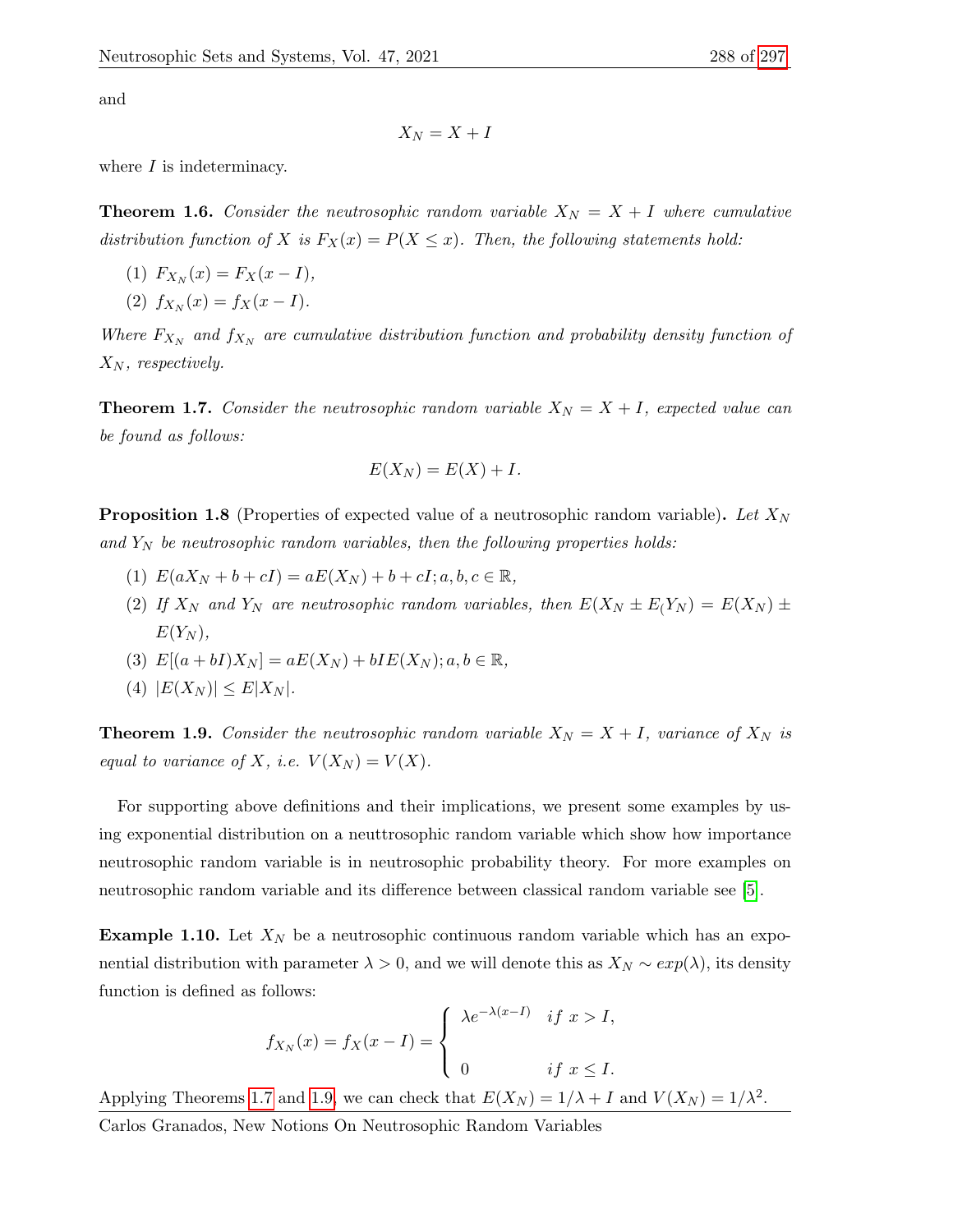Example 1.11. Suppose that the time in minutes that a user spends checking his email follows an exponential parameter distribution  $\lambda = 2$ . Calculate the probability that the user stay connected to the mail server for less than a minute with an indeterminacy I.

**Solution:** Let  $X_N$  the connection time to the mail server, by example [1.10](#page-2-2) we have

$$
P(X_N < 1) = P(X + I < 1) = P(X < 1 - I) = \int_0^{1 - I} 2e^{-2(x - I)} dx = e^{2I} - e^{-2(1 - 2I)},
$$
\nif we take  $I = 0.5$ , we have 
$$
\int_0^{0.5} 2e^{-2(x - 0.5)} dx = e - 1 \approx 0.368
$$

**Example 1.12.** Let  $X_N$  be a neutrosophic random variable with exponential distribution  $exp(\lambda)$ . We will show that the function generating moments of  $X_N$  is the function  $M_{X_N}$  that appears below.

$$
M_{X_N}(t) = \frac{\lambda}{\lambda - t} e^{tI}, \text{ for all } t < \lambda.
$$

Besides, we will find its expected.

## Solution:

$$
M_{X_N} = E(e^{tX_N}) = E(e^{t(X+I)}) = E(e^{tx+ti}) = e^{tI}E(e^{tX}) = e^{tI}\int_0^\infty e^{tx}\lambda e^{-\lambda x}dx = e^{tI}\frac{\lambda}{\lambda - t},
$$
if  $t < \lambda$ .

Now, we will find its expected, Bisher and Hatip [\[8\]](#page-10-18) proved  $\frac{d_{M_{X_N}}(0)}{U}$  $\frac{dN}{dt} = E(X_N)$ . Therefore we have

$$
\frac{d_{M_{X_N}}(t)}{dt} = e^{tI} \frac{\lambda}{(\lambda - t)^2} + \frac{\lambda}{\lambda - t} I e^{tI},
$$

if we take  $t = 0$ , we obtain

$$
\frac{d_{M_{X_N}}(0)}{dt} = \frac{\lambda}{\lambda^2} + \frac{\lambda}{\lambda}I = \frac{1}{\lambda} + I = E(X_N)
$$

as was shown in example [1.10.](#page-2-2)

## 2. Main Results

In [\[33\]](#page-11-6) Smarandache presented the neutrosophic random variable that it is a variable that may have and indeterminate outcome, and later [\[8\]](#page-10-18) Bisher and Hatip represented that indeterminacy by mathematical formula on neutrosophic random variables. Now, we are going to find the properties of joint neutrosophic random variable by using notions mentioned above, with this we proved that covariance of neutrosophic random variables  $X_N$  and  $Y_N$  is equal to covariance of X and Y as can be seen in Theorem [2.15.](#page-7-0) But first, we have to introduce and study the following definitions:

**Definition 2.1.** A neutrosophic random vector of two dimension is a vector  $(X_N, Y_N)$  in which each coordinate is a neutrosophic random variable. Analogously, we can define a neutrosophic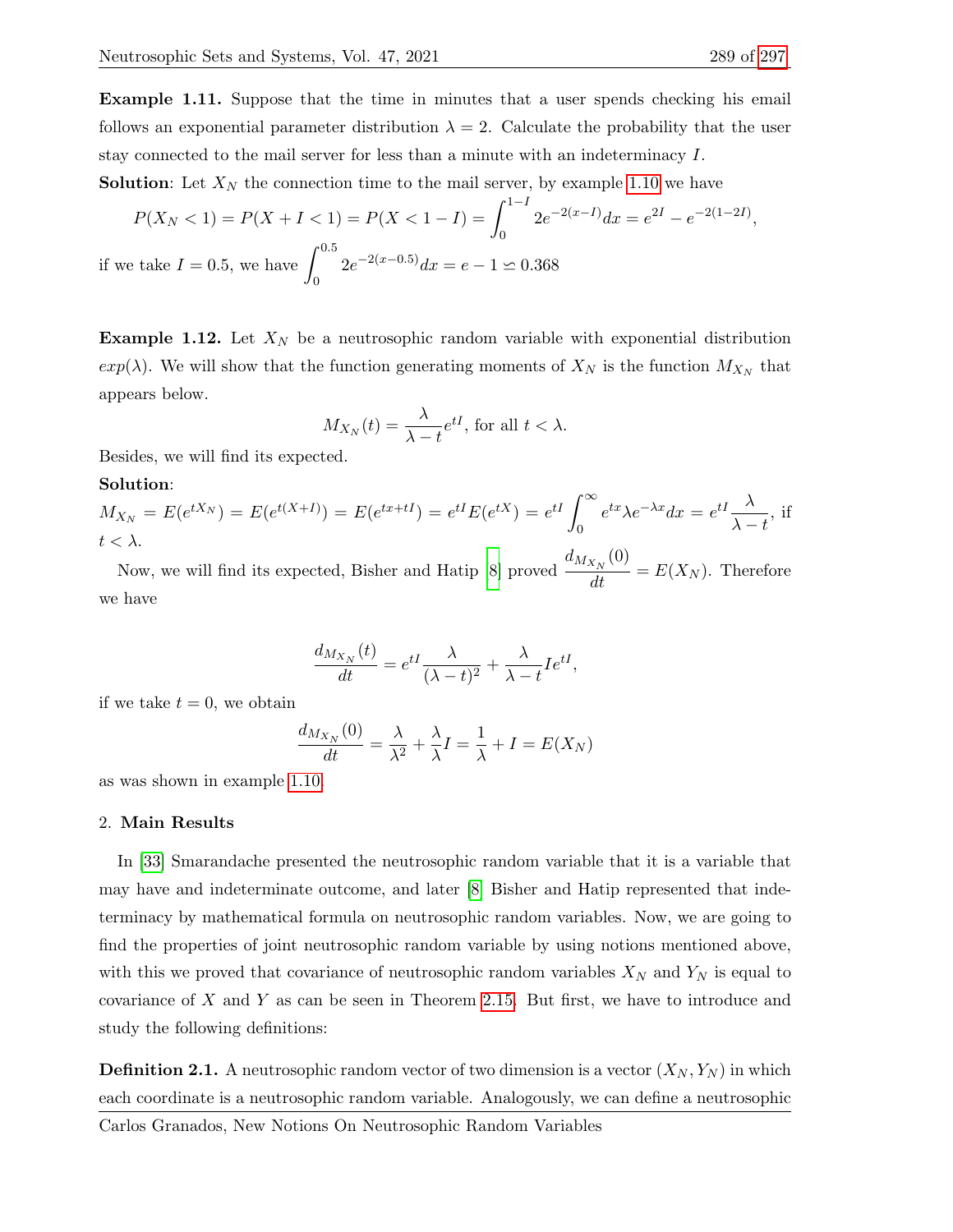random vector multidimensional as follows  $(X_{N_1}, X_{N_2}, ..., X_{N_n})$  in which  $X_{N_1}, X_{N_2}, ..., X_{N_n}$ are neutrosophic random variables for each  $n = 1, 2, ...$ 

**Definition 2.2.** Let  $(X_N, Y_N)$  be a neutrosophic random vector in which  $X_N$  takes the value  $x_1, x_2, \ldots$  and  $Y_N$  takes the value  $y_1, y_2, \ldots$  Then, joint probability function of a neutrosophic discrete random vector  $(X_N, Y_N)$   $f_N(x, y) : \mathbb{R}^2 \to [0, 1]$  and any  $(x, y) \in \mathbb{R}^2$ , it is defined as follows

$$
f_{(X_N,Y_N)}(x,y) = f_{(X,Y)}(x - I, y - I) =
$$
\n
$$
\sum_{u \le x - I} \sum_{v \le y - I} f_{(X_N,Y_N)}(u,v)
$$
\n
$$
if (x - I, y - I) \in \{x_1 - I, x_2 - I, ...\} \times \{y_1 - I, y_2 - I, ...\}
$$
\n
$$
otherwise.
$$

**Definition 2.3.** Let  $(X_N, Y_N)$  be a neutrosophic random vector, we define probability function of a neutrosophic continuous random vector  $(X_N, Y_N)$ . Then, joint probability neutrosophic function of a discrete random vector  $(X_N, Y_N)$   $f_N(x, y) : \mathbb{R}^2 \to [0, \infty)$  in which is non-negative and integrable, and for any  $(x, y) \in \mathbb{R}^2$ , it is defined as follows

$$
P(X_N \le x, Y_N \le y) = P(X \le x - I, Y \le y - I) = \int_{-\infty}^{y - I} \int_{-\infty}^{x - I} f_{(X_N, Y_N)}(u, v) dv du
$$

**Example 2.4.** We will show that  $g : \mathbb{R}^2 \to [0,1]$  is a joint probability neutrosophic function where.

$$
g(x,y) = \begin{cases} 4xy & \text{if } 0 < x < 1, 0 < y < 1 \\ 0 & \text{otherwise.} \end{cases}
$$

Taking into account that  $g_N(x, y) = g(x - I, y - I)$ ,

$$
g_{(X_N,Y_N)}(x,y) = g(x-I, y-I) =
$$
\n
$$
\begin{cases}\n4(x-I)(y-I) & if \quad I < x < 1+I, I < y < 1+I \\
0 & otherwise.\n\end{cases}
$$

We can see that  $g(x, y) \geq 0$  for any  $(x, y) \in \mathbb{R}^2$ . Now,  $\int_{0}^{1+I}$ I  $\int$ <sup>1+I</sup> I  $4(x-I)(y-I)dxdy =$  $\int$ <sup>1+I</sup> I  $2(y-I)$ [ $\int^{1+I}$ I  $2(x-I)dx|dy=\int^{1+I}$ I  $2(y-I)dy = 1.$ 

**Definition 2.5.** Let  $(X_N, Y_N)$  be a neutrosophic random vetor, we define neutrosophic joint distribution function which will be denoted by  $F_{(X_N,Y_N)}(x,y) = P(X_N \leq x, Y_N \leq y) = P(X \leq y)$  $x - I, Y \leq y - I$ .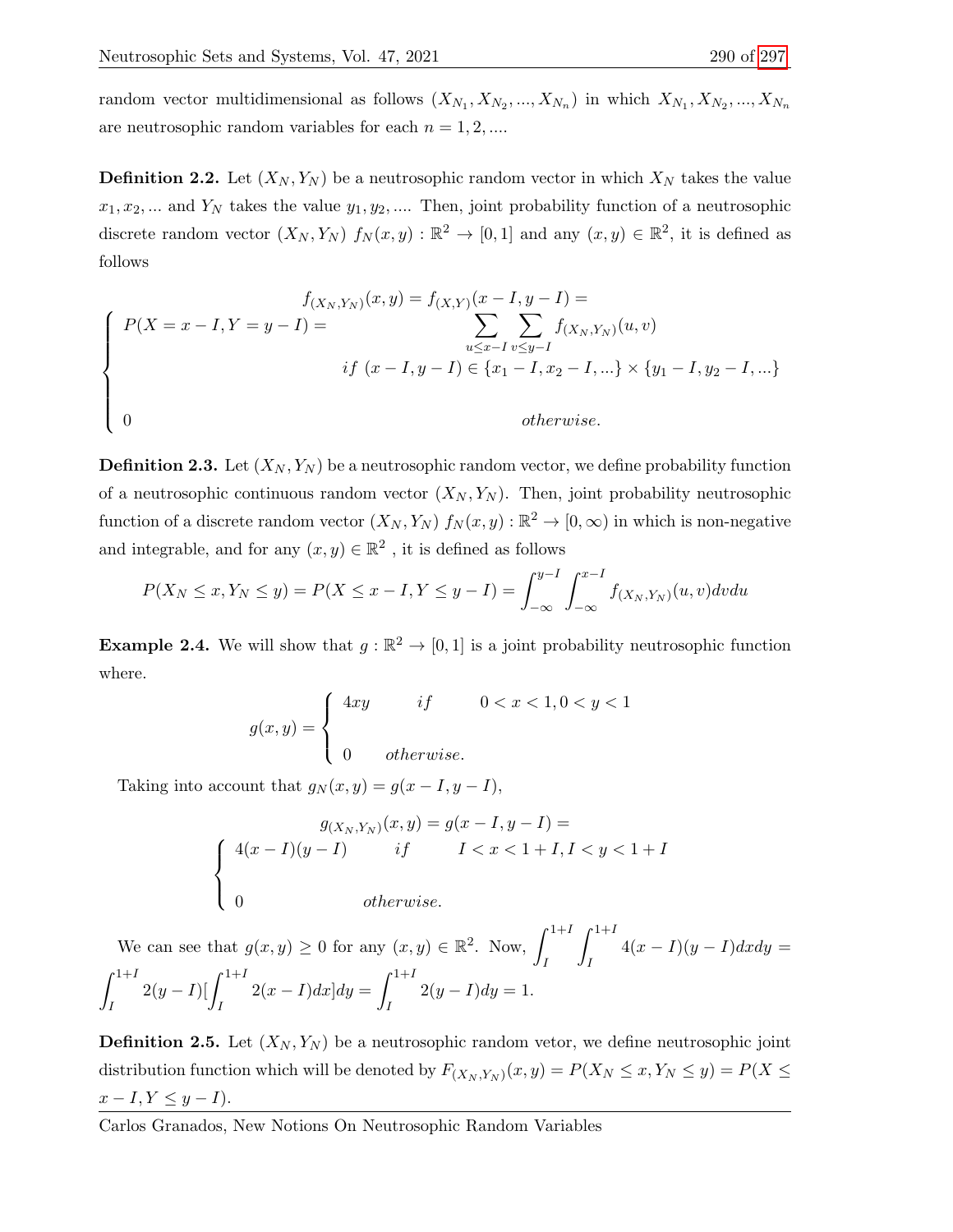**Remark 2.6.** The little comma which appears in the right means intersection of  $(X_N \leq x)$  and  $(Y_N \leq y)$ , i.e.  $F_{(X_N,Y_N)}(x,y)$  is the probability of  $(X_N \leq x) \cap (Y_N \leq y) = (X \leq x - I) \cap (Y \leq$  $y-I$ ).

Remark 2.7. If we know joint probability neutrosophic function of a random vector, we can find neutroosphic joint distribution function as

(1) 
$$
F_{(X_N, Y_N)}(x, y) = \int_{-\infty}^{y-1} \int_{-\infty}^{x-1} f_{(X_N, Y_N)}(u, v) dv du
$$
 (Continuous case).  
\n(2)  $F_{(X_N, Y_N)}(x, y) = \sum_{u \le x-1}^{x} \sum_{v \le y-1}^{x} f_{(X_N, Y_N)}(u, v)$  (Discrete case).

Besides, if we know neutrosophic joint distribution function, we can find joint probability neutrosophic function as

(3) 
$$
f_{(X_N,Y_N)}(x,y) = \frac{\partial^2}{\partial x \partial y} F_{(X_N,Y_N)}(x,y)
$$
 (continuous case).

(4)  $f_{(X_N,Y_N)}(x,y) = F_N(x,y) - F_N(x^-,y) - F_N(x,y^-) + F_N(x^-,y^-)$  (Discrete case), where  $F_N(x^-, y)$  means the limit of  $F_{(X_N, Y_N)}(x, y)$  in the point  $(x, y)$  taking into account that  $y$  is a constant and we approximate  $x$  by left.

Here, we will show a little proof of part four:  $(X_N \leq x) = (X \leq x - I)$  can be written as  $(X < x-I) \cup (X = x-I)$  where  $(X < x-I) \cap (X = x-I) = \emptyset$ . Analogously,  $(Y_N \le y) = (Y \le x-I)$  $y - I$ ) =  $(Y < y - I) \cup (Y = y - I)$ . if we write  $(X_N \le x, Y_N \le y) = (X \le x - I, Y \le y - I)$ takes into account mentioned above, the proof follows.

**Proposition 2.8.** Let  $F_{(X_N,Y_N)}(x,y)$  and  $G_{(X_N,Y_N)}(x,y)$  be two neutrosophic joint distribution functions. Then, for any  $\lambda \in [0,1]$ ,  $(x,y) \to \lambda F_{(X_N,Y_N)}(x,y) + (1-\lambda)G_{(X_N,Y_N)}(x,y)$  is a neutrosophic joint distribution function.

**Example 2.9.** Let  $(X_N, Y_N)$  be a continuous neutrosophic random vector with joint probability neutrosophic function

$$
h_{(X_N,Y_N)}(x,y) = \begin{cases} 1 & if & 0 < x, y < 1 \\ 0 & otherwise. \end{cases}
$$

Taking into account that  $h_{(X_N,Y_N)}(x,y) = h(x-I, y-I)$ , we have

$$
h_{(X_N,Y_N)}(x,y) = h(x-I, y-I) = \begin{cases} 1 & if & I < x, y < 1+I \\ 0 & otherwise. \end{cases}
$$

we can see that neutrosophic joint distribution function is determined by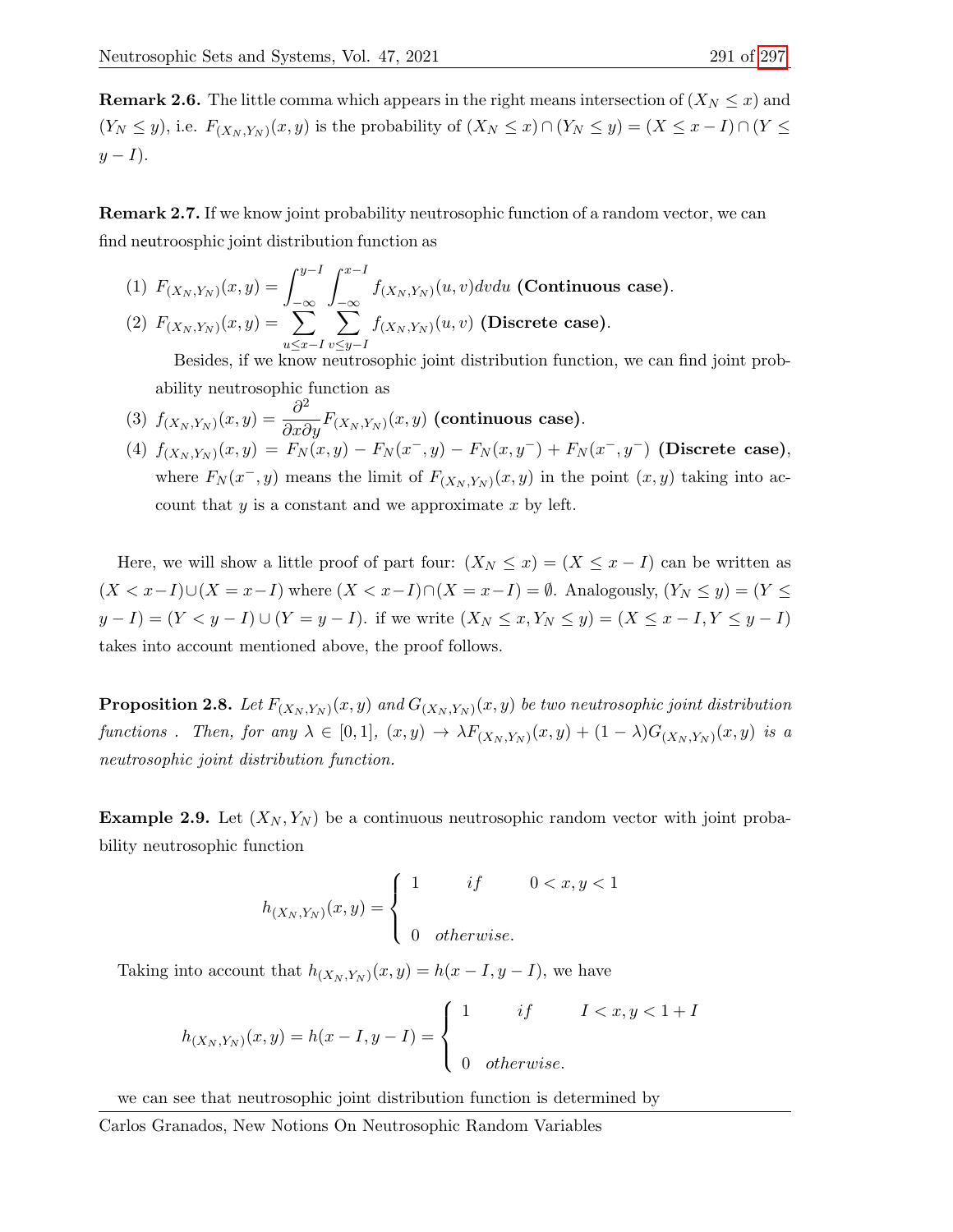$$
F_{(X_N,Y_N)}(x,y) = F_{(X,Y)}(x-I, y-I) = \begin{cases} 0 & if & x \le I \text{ or } y \le I \\ (x-I)(y-I) & if & I < x, y < 1+I \\ (x-I) & if & I < x < 1+I, y \ge 1+I \\ (y-I) & if & I < y < 1+I, x \ge 1+I \\ 1 & if & x,y \ge 1+I. \end{cases}
$$

**Definition 2.10.** Let  $f_{(X_N,Y_N)}(x,y)$  be a joint probability neutrosophic function of a continuous random variable  $(X_N, Y_N)$ . We define neutrosophic marginal function of  $X_N$  as follows:

$$
f_{X_N}(x) = \int_{-\infty}^{+\infty} f_{(X_N, Y_N)}(x, y) dy
$$

and we define neutrosophic marginal function of  $Y_N$  as follows:

$$
f_{Y_N}(y) = \int_{-\infty}^{+\infty} f_{(X_N, Y_N)}(x, y) dx
$$

**Example 2.11.** Let  $(X_N, Y_N)$  be a continuous neutrosophic random vector with joint probability neutrosophic function

$$
g_{(X_N,Y_N)}(x,y) = \begin{cases} 4xy & \text{if } 0 < x < 1, 0 < y < 1 \\ 0 & \text{otherwise.} \end{cases}
$$

Then, neutrosophic marginal function of  $X_N$  is  $f_{X_N}(x) = \int_0^{1+I}$ I  $4(x - I)(y - I)dy = 4(x -$ *I*)  $\int_1^{1+I} (y-I)dy = 2(x-I)$ . Therefore,

$$
I) \int_{I} (y - I) dy = 2(x - I).
$$
 Therefore,  

$$
f_{X_{N}}(x, y) = \begin{cases} 2(x - I) \text{ if } I < x < 1 + I \\ 0 \text{ otherwise.} \end{cases}
$$

Analogously, we can show that

$$
f_{Y_N}(x,y) = \begin{cases} 2(y-I) \text{ if } I < y < 1+I \\ 0 \text{ otherwise.} \end{cases}
$$

**Definition 2.12.** Let  $f_{(X_N,Y_N)}(x,y)$  be a joint probability neutrosophic function of a discrete random variable  $(X_N, Y_N)$ . We define neutrosophic marginal function of  $X_N$  as follows:

$$
f_{X_N}(x) = \sum_y f_{(X_N, Y_N)}(x, y)
$$

and we define neutrosophic marginal function of  $Y_N$  as follows:

$$
f_{Y_N}(y) = \sum_x f_{(X_N,Y_N)}(x,y)
$$

Carlos Granados, New Notions On Neutrosophic Random Variables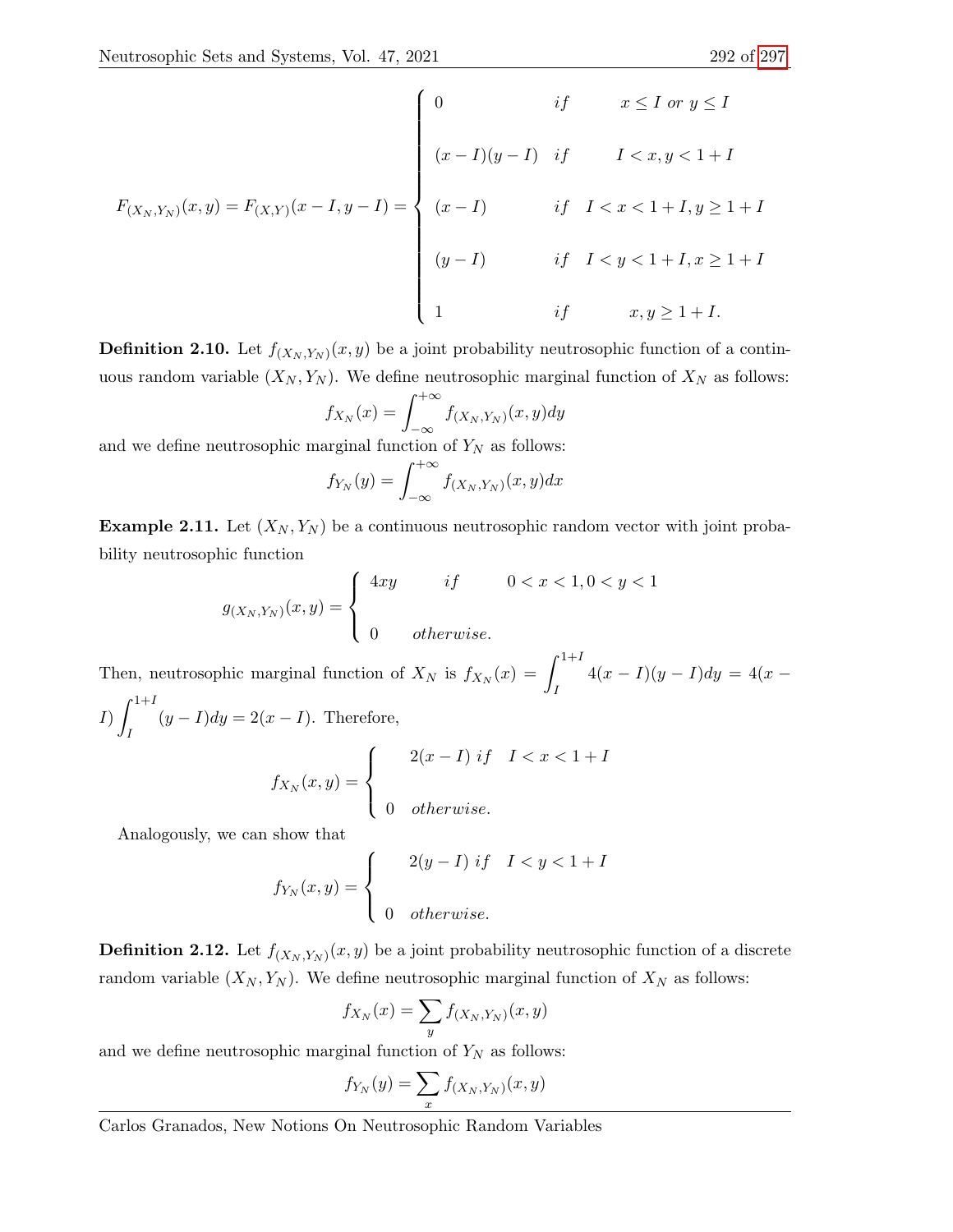**Example 2.13.** Let  $(X_N, Y_N)$  be a discrete random variable with joint probability neutrosophic function

$$
f_{(X_N,Y_N)}(x,y) = \begin{cases} \frac{x+2y}{30} \; if & (x,y) \in \{1,2,3\} \times \{1,2\} \\ 0 & otherwise. \end{cases}
$$

We can see that  $f_{(X_N,Y_N)}(x,y)$  is a joint probability neutrosophic function, we show a little proof,

Since 
$$
f_{(X_N, Y_N)}(x, y) = f_{(X,Y)}(x - I, y - I)
$$
, we have  
\n
$$
f_{X_N}(x, y) = \sum_{y=1+I}^{2+I} f_{(X_N, Y_N)}(x, y) = \sum_{y=1+I}^{2+I} \frac{x + 2y - 3I}{30} = \frac{x + 3 - I}{15}
$$

for  $x \in \{1 + I, 2 + I, 3 + I\}$  and 0 otherwise. In the same way

$$
f_{Y_N}(x,y) = \sum_{x=1+I}^{3+I} f_{(X_N,Y_N)}(x,y) = \sum_{x=1+I}^{3+I} \frac{x+2y-3I}{30} = \frac{1+y-I}{5}
$$

for  $y \in \{1 + I, 2 + I\}$  and 0 otherwise.

Now, the neutrosophic marginal functions  $f_{X_N}(x)$  and  $f_{Y_N}(y)$  are

$$
f_{X_N}(x,y) = \sum_{y=1+I}^{2+I} = \begin{cases} 8/30 \text{ if } x = 1+I \\ 10/30 \text{ if } x = 2+I \\ 12/30 \text{ if } x = 3+I \\ 0 \text{ otherwise.} \end{cases}
$$

and

$$
f_{Y_N}(x,y) = \sum_{x=1+I}^{3+I} = \begin{cases} 12/30 \text{ if } y = 1+I \\ 18/30 & \text{ if } y = 2+I \\ 0 & otherwise. \end{cases}
$$

**Definition 2.14.** Expected of a neutrosophic random vector  $(X_N, Y_N)$  in which expected of  $X_N$  and  $Y_N$  exist, we define  $E(X_N, Y_N) = (E(X_N), E(Y_N)).$ 

<span id="page-7-0"></span>**Theorem 2.15.** Consider the neutrosophic random variables  $X_N = X + I$  and  $Y_N = Y + I$ , covariance of  $(X_N, Y_N)$  is equal to covariance of  $(X, Y)$ , i.e.  $Cov(X_N, Y_N) = Cov(X, Y)$ .

**Proof:** Let  $Cov(X_N, Y_N) = E[(X_N - E(X_N)(Y_N - E(Y_N))],$  $Cov(X_N, Y_N) = E[(X_N - E(X_N)(Y_N - E(Y_N))]$  $= E[(X + I - E(X) - I)(Y + I - E(Y) - I)]$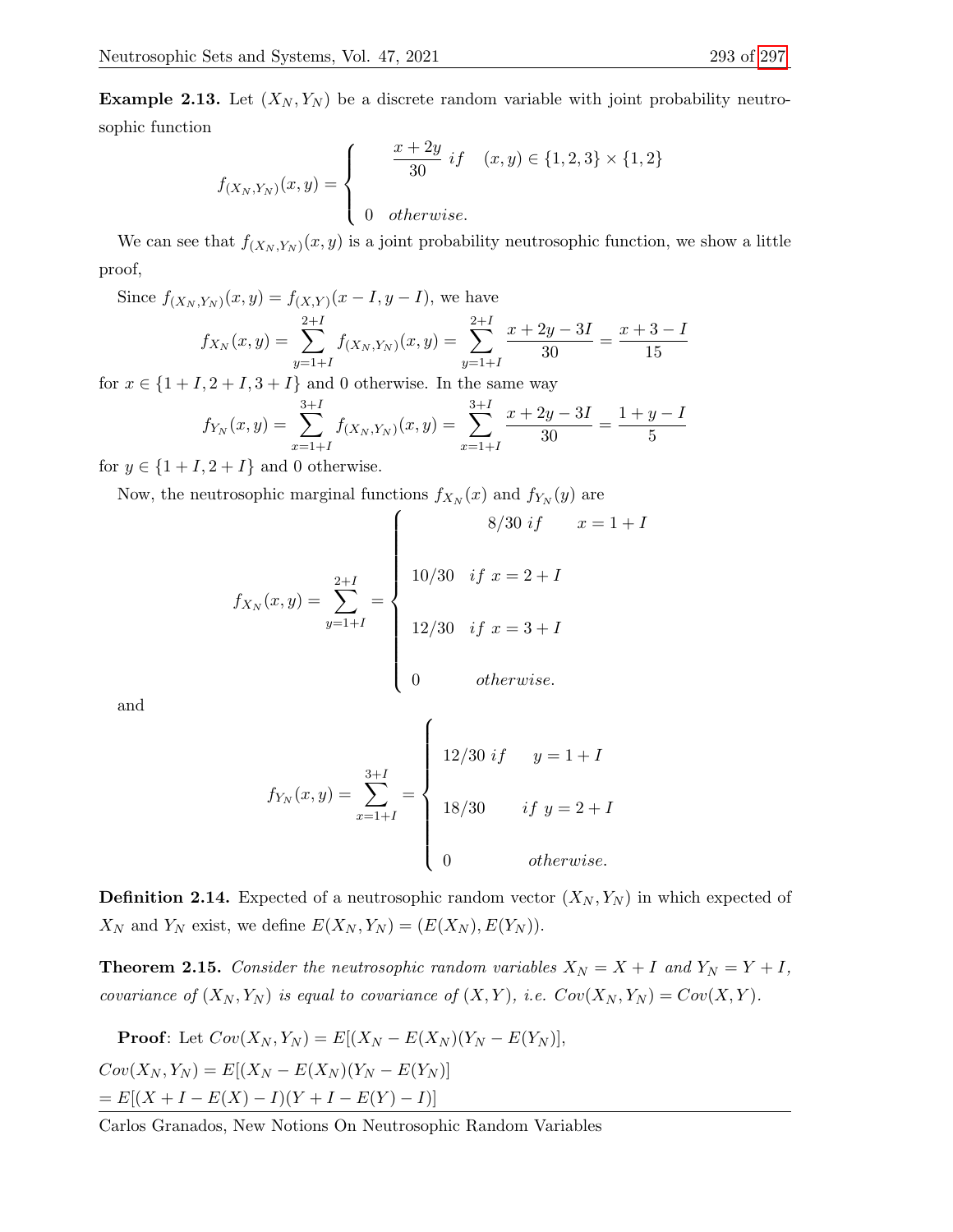**Example 2.16.** Let  $(X_N, Y_N)$  be a continuous neutrosophic random vector with joint probability neutrosophic function

$$
g_{(X_N,Y_N)}(x,y) = \begin{cases} 4xy & \text{if } 0 < x < 1, 0 < y < 1 \\ 0 & \text{otherwise.} \end{cases}
$$

Then, covariance of  $(X_N, Y_N)$  is calculated as

$$
Cov(X_N, Y_N) = Cov(X, Y) = \int_0^1 \int_0^1 (x - \frac{2}{3})(y - \frac{2}{3}) 4xy dx dy = \int_0^1 4y(y - \frac{2}{3}) [\int_0^1 (x^2 - \frac{2}{3}x) dx] dy = 0.
$$

**Remark 2.17.** It is clear that  $Cov(X_N, Y_N) = Cov(Y_N, X_N)$ .

**Theorem 2.18.** Variance of a neutrosophic random vector  $(X_N, Y_N)$  is equal to variance of a random vector  $(X, Y)$ , i.e.  $Var(X_N, Y_N) = Var(X, Y)$ . In others words,

$$
Var(X_N, Y_N) = \begin{pmatrix} Var(X_N) & Cov(X_N, Y_N) \\ Cov(Y_N, X_N) & Var(Y_N) \end{pmatrix} = \begin{pmatrix} Var(X) & Cov(X, Y) \\ Cov(Y, X) & Var(Y) \end{pmatrix} = Var(X, Y).
$$
\n(1)

**Proof:** The proof is followed by Theorems [1.9](#page-2-1) and [2.15.](#page-7-0)

**Example 2.19.** Let  $(X_N, Y_N)$  be a continuous neutrosophic random vector with normal distribution and parameters  $(\mu_1, \sigma_1^2, \mu_2, \sigma_2^2, \rho)$ . This distribution is defined as follows:

$$
f_{(X_N,Y_N)}(x,y) = f_{(X,Y)}(x-I, y-I) = \frac{1}{2\pi\sigma_1^2\sigma_2^2\sqrt{1-\rho^2}} \exp\left(-\frac{1}{2(1-\rho^2)}\left[\frac{(x-I-\mu_1)^2}{\sigma_1^2}\right] - \frac{2\rho}{\sigma_1^2\sigma_2^2}(x-I-\mu_1)(y-I-\mu_2) + \frac{(y-I-\mu_2)^2}{\sigma_2^2}\right])
$$
 where  $\mu_1, \mu_2 \in \mathbb{R}$ ;  $\sigma_1^2, \sigma_2^2 > 0$  and  $-1 < \rho < 1$ .  
When,  $\mu_1 = \mu_2 = 0$  and  $\sigma_1^2 = \sigma_2^2$ , we have neutrosophic random vector with standard

normal distribution, and  $f_{(X_N,Y_N)}(x,y)$  is reduced as:

$$
f_{(X_N,Y_N)}(x,y) = f_{(X,Y)}(x-I, y-I) = \frac{1}{2\pi\sqrt{1-\rho^2}} \exp(-\frac{1}{2(1-\rho^2)}((x-I)^2 - 2\rho(x-I)(y-I))
$$

 $(I) + (y - I)^2)$ .

Then, we will show that:

(1) 
$$
E(X_N, Y_N) = (\mu_1 + I, \mu_2 + I).
$$
  
\n(2)  $Cov(X_N, Y_N) = \rho \sigma_1^2 \sigma_2^2.$   
\n(3)  $Var(X_N, Y_N) = \begin{pmatrix} \sigma_1^2 & \rho \sigma_1^2 \sigma_2^2 \\ \rho \sigma_1^2 \sigma_2^2 & \sigma_2^2 \end{pmatrix}$ 

Solution:

(1) Since 
$$
E(X_N, Y_N) = (E(X_N), E(Y_N)) = (E(X) + I, E(Y) + I) = (\mu_1 + I, \mu_2 + I).
$$

.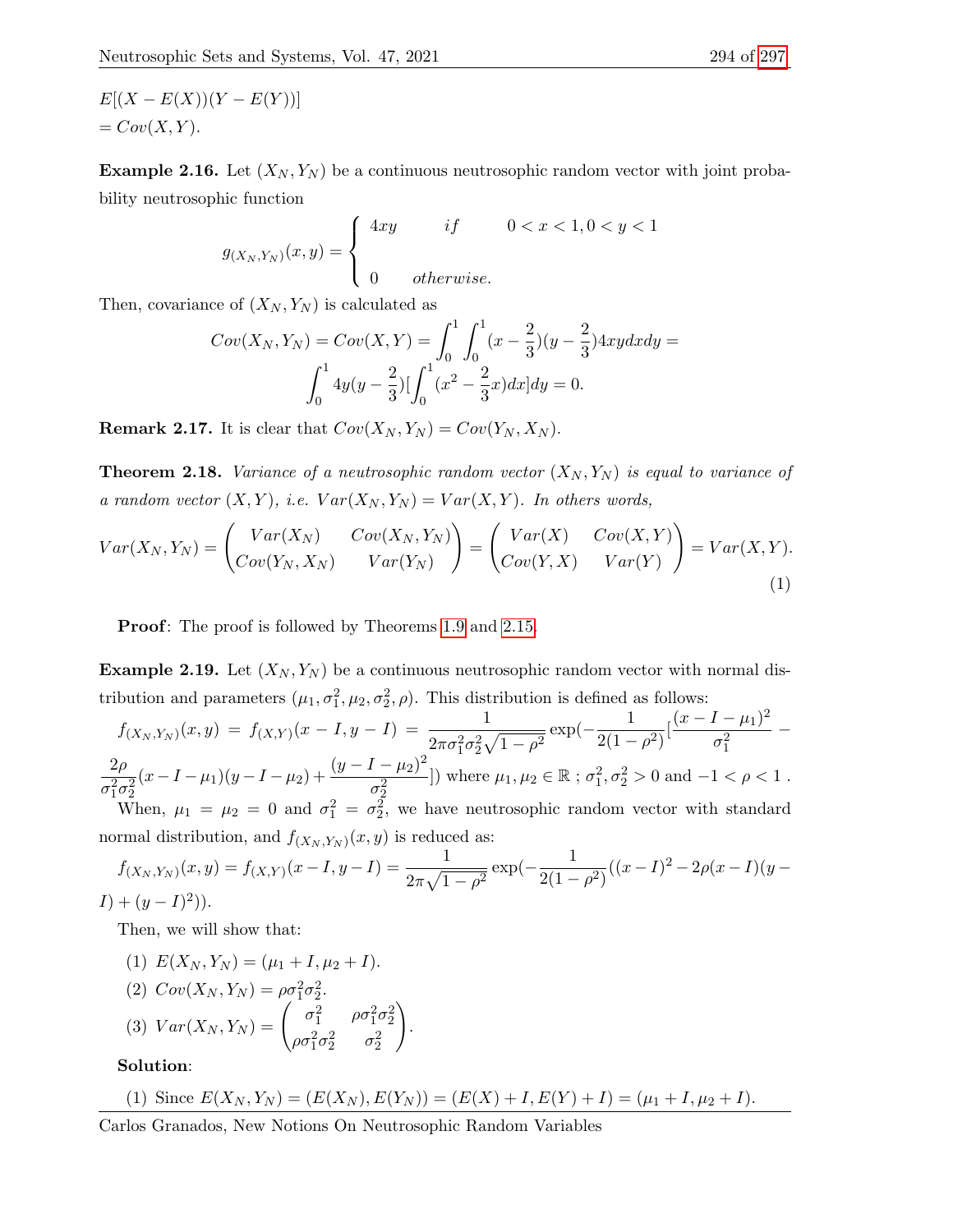(2) 
$$
Cov(X_N, Y_N) = Cov(X, Y) = \int_{-\infty}^{\infty} \int_{-\infty}^{\infty} xy f_{(X_N, Y_N)}(x, y) dx dy - \mu_1 \mu_2 =
$$
  

$$
\int_{-\infty}^{\infty} \int_{-\infty}^{\infty} xy f_{(X, Y)}(x, y) dx dy - \mu_1 \mu_2 = \mu_1 \mu_2 + \rho_{12}^2 - \mu_1 \mu_2 = \rho \sigma_1^2 \sigma_2^2.
$$
  
(3) By part (2) of this example and takes into account that  $Var(X_N) = Var(X)$ . We

(3) By part (2) of this example and takes into account that 
$$
Var(X_N) = Var(X)
$$
. We have,  $Var(X_N, Y_N) = Var(X, Y) = \begin{pmatrix} \sigma_1^2 & \rho \sigma_1^2 \sigma_2^2 \\ \rho \sigma_1^2 \sigma_2^2 & \sigma_2^2 \end{pmatrix}$ .

#### 3. Conclusion

The results that are presented in this paper can be applied to define several notions in neutrosophic probability theory that are not defined and not studied yet including independence random variables, convergence in random variables, stochastic processes, reliability theory models, quality control techniques. where all depend on the concept of neutrosophic random variables and its properties. Besides, these results can be applied in stochastic modelling and random numbers generating which is very important in simulation of probabilistic models.

We are looking forward to studying the properties of joint neutrosophic probability distributions when the distribution of random vector changes  $(X_N, Y_N) = (X + I, Y + I)$  i.e., when the random vector contains an indeterminant part so we can model and simulate many stochastic problems.

In this research, we firstly obtained a new general definitions of neutrosophic random vector, concepts of joint probability distribution function and joint distribution function. We focused on the neutrosophic representation and proved some properties. Additionally, we showed various examples in which can help to applied them in several applications problems.

## Conflicts of Interest

The author declares no conflict of interest

#### Acknowledgements

Thankful to respected Editor and Referees for his/her careful reading of the paper and several valuable suggestions which has improved the presentation of the paper.

## References

- <span id="page-9-2"></span>[1] M. Abdel-Basset, N. A. Nabeeh, H. A. El-Ghareeb and A. Aboelfetouh, Utilizing Neutrosophic Theory to Solve Transition Difficulties of IoT-Based Enterprises,Enterprise Information Systems, 14(9-10)(2019), 1304–1324.
- <span id="page-9-0"></span>[2] R. Alhabib and A. A. Salama, The Neutrosophic Time Series-Study Its Models (Linear-Logarithmic) and test the Coefficients Significance of Its linear model, Neutrosophic Sets and Systems, 33(2020), 105–115.
- <span id="page-9-1"></span>[3] R. Alhabib and A. A. Salama, Using Moving Averages To Pave The Neutrosophic Time Series, International Journal of Neutrosophic Science, 3(1)(2020), 14–20.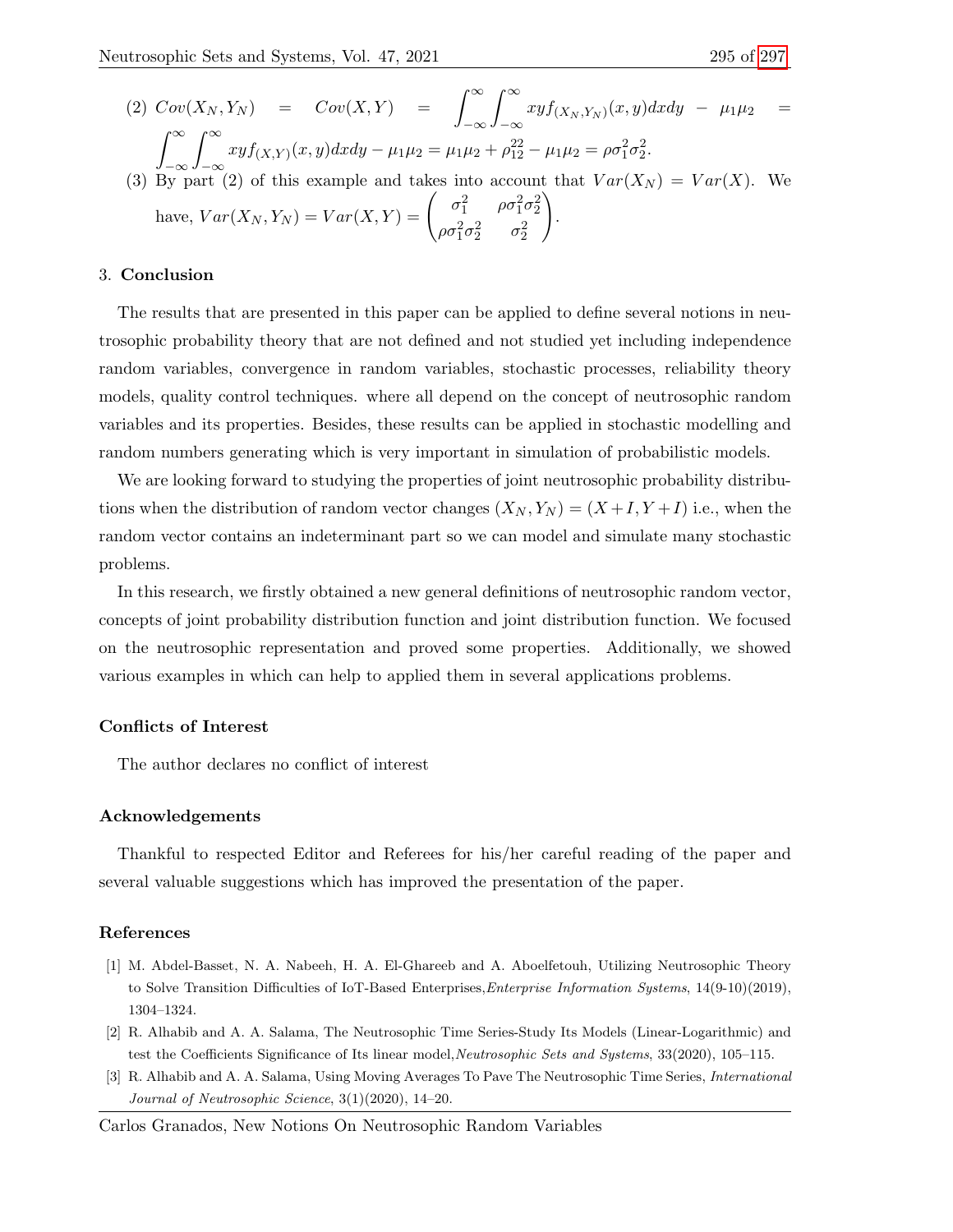- <span id="page-10-8"></span>[4] R. Alhabib, M. M. Ranna, H. Farah and A. Salama, Some Neutrosophic Probability Distributions, Neutrosophic Sets and Systems, 22(2018), 30–38.
- <span id="page-10-19"></span>[5] R. Alhabib and A. A. Salama, Studying neutrosophic variables, Nova Science Publishers, Inc. (2007).
- <span id="page-10-17"></span>[6] M. Ali, F. Smarandache, M. Shabir and L. Vladareanu, Generalization of Neutrosophic Rings and Neutrosophic Fields, Neutrosophic Sets and Systems, 5(2014), 9–14.
- <span id="page-10-3"></span>[7] J. Anuradha and V. S, Neutrosophic Fuzzy Hierarchical Clustering for Dengue Analysis in Sri Lanka, Neutrosophic Sets and Systems, 31(2020), 179–199.
- <span id="page-10-18"></span>[8] M. Bisher and A. Hatip, Neutrosophic Random variables, Neutrosophic Sets and Systems, 39(2021), 45–52.
- <span id="page-10-5"></span>[9] A. Chakraborty, B. Banik, S. P. Mondal and S. Alam, Arithmetic and Geometric Operators of Pentagonal Neutrosophic Number and its Application in Mobile Communication Service Based MCGDM Problem, Neutrosophic Sets and Systems, 32(2020), 61–79.
- <span id="page-10-14"></span>[10] S. Das, R. Das, C. Granados and A. Mukherjee, Pentapartitioned Neutrosophic Q-Ideals of Q-Algebra, Neutrosophic Sets and Systems, 41(2021), 52–63.
- <span id="page-10-15"></span>[11] S. Das, R. Das, C. Granados, Topology on quadripartitioned neutrosophic sets, Neutrosophic Sets and Systems 45(2021), 54-61.
- <span id="page-10-4"></span>[12] O. A. Ejaita and P. Asagba ,An Improved Framework for Diagnosing Confusable Diseases Using Neutrosophic Based Neural Network, Neutrosophic Sets and Systems, 16(2017), 28–34.
- <span id="page-10-10"></span>[13] L. Esther Valencia Cruzaty, M. Reyes Tomal and C. Manuel Castillo Gallo, A Neutrosophic Statistic Method to Predict Tax Time Series in Ecuador, Neutrosophic Sets and Systems, 34(2020), 33–39.
- <span id="page-10-7"></span>[14] C. Granados and A. Dhital, Statistical Convergence of Double Sequences in Neutrosophic Normed Spaces, Neutrosophic Sets and Systems, 42(2021), 333–344.
- [15] C. Granados and A. Dhital, New Results On Pythagorean Neutrosophic Open Sets in Pythagorean Neutrosophic Topological Spaces, Neutrosophic Sets and Systems, 43(2021), 12–23.
- [16] C. Granados, Una nueva noció de conjuntos neutrosóficos a través de los conjuntos \*b-abiertos en espacios topológicos neutrosóficos, Eco Matemtico  $12(2)(2021)$ , 1-12.
- <span id="page-10-16"></span>[17] C. Granados, Un nuevo estudio de los conjuntos supra neutrosophic crisp, Revista Facultad de Ciencias Básicas  $16(2)(2020)$ , 65-75.
- <span id="page-10-9"></span>[18] K. Hamza Alhasan and F. Smarandache, Neutrosophic Weibull distribution and Neutrosophic Family Weibull Distribution, Neutrosophic Sets and Systems, 28(2019), 191–199.
- <span id="page-10-1"></span>[19] H. Kamaci, Neutrosophic Cubic Hamacher Aggregation Operators and Their Applications in Decision Making, Neutrosophic Sets and Systems, 33(2020), 234–255.
- <span id="page-10-0"></span>[20] W. B. V. Kandasamy and F. Smarandache, Neutrosophic Rings, Hexis, Phoenix, Arizona: Infinite Study, 2006.
- <span id="page-10-6"></span>[21] M. M. Lotfy, S. ELhafeez, M. Eisa and A. A. Salama, Review of Recommender Systems Algorithms Utilized in Social Networks based e-Learning Systems & Neutrosophic System,Neutrosophic Sets and Systems, 8(2015), 32–41.
- <span id="page-10-11"></span>[22] N. A. Nabeeh, M. Abdel-Basset and G. Soliman, A model for evaluating green credit rating and its impact on sustainability performance, Journal of Cleaner Production, 280(1)(2021), 124–299.
- <span id="page-10-12"></span>[23] N. A. Nabeeh, F. Smarandache, M. Abdel-Basset, H. A. El-Ghareeb and . A. Aboelfetouh, An Integrated Neutrosophic-TOPSIS Approach and its Application to Personnel Selection: A New Trend in Brain Processing and Analysis, IEEE Access, 29734–29744, 2017.
- <span id="page-10-13"></span>[24] N. A. Nabeeh, M. Abdel-Basset, H. A. El-Ghareeb and A. Aboelfetouh , Neutrosophic Multi-Criteria Decision Making Approach for IoT-Based Enterprises, IEEE Access, 2019.
- <span id="page-10-2"></span>[25] N. Olgun and A. Hatip, The Effect Of The Neutrosophic Logic On The Decision Making, in Quadruple Neutrosophic Theory And Applications, Belgium, EU, Pons Editions Brussels, 2020, 238–253.